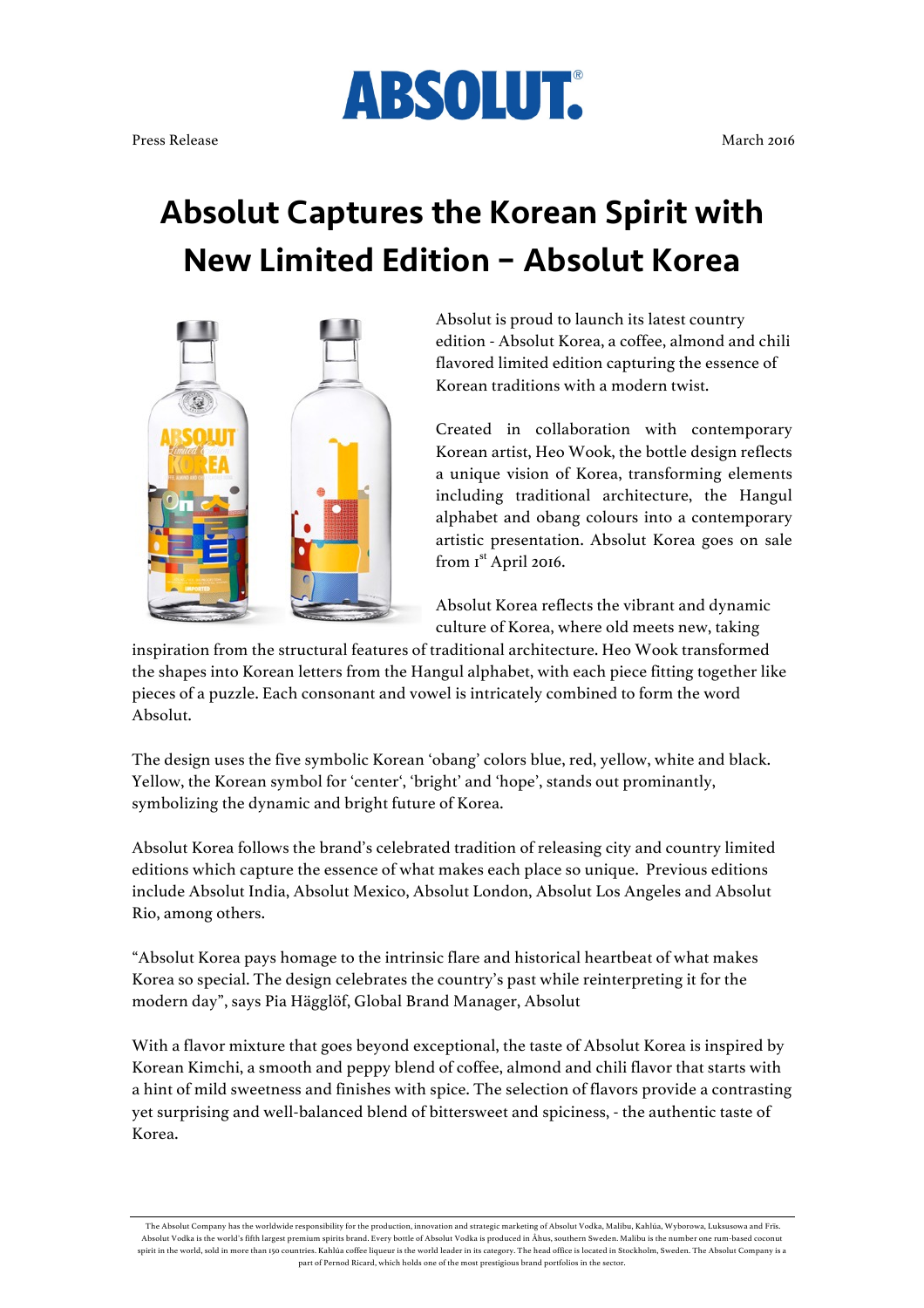"The Absolut Korea flavor symbolizes the distinctive nature and characteristics of the Korean people; enthusiastic, passionate and dynamic. We have created a series of Absolut Korea signature cocktails, transforming traditional beverages and ingredients into contemporary mixes", says Florent Leroi, Marketing Director Pernod Ricard Korea.

The Absolut Korea limited edition features approximately 186,000 bottles and will be available in Korea and Travel Retail in Asia. RRP in Korea is 37,000 KRW.

To celebrate the launch, a special content series will be created and various events will be held around Korea. For information, please visit www.absolut.com and www.absolutloungeseoul.com.

## Absolut Korea Signature Cocktails:



Spice Korea Absolut Korea 45ml Sparkling water 90ml Lemon juice 10ml Garnish: Pepper

Cinnamon K Absolut Korea 45ml Cinnamon fruit punch 90ml Garnish: cinnamon stick



The Absolut Company has the worldwide responsibility for the production, innovation and strategic marketing of Absolut Vodka, Malibu, Kahlúa, Wyborowa, Luksusowa and Frïs. Absolut Vodka is the world's fifth largest premium spirits brand. Every bottle of Absolut Vodka is produced in Åhus, southern Sweden. Malibu is the number one rum-based coconut spirit in the world, sold in more than 150 countries. Kahlúa coffee liqueur is the world leader in its category. The head office is located in Stockholm, Sweden. The Absolut Company is a part of Pernod Ricard, which holds one of the most prestigious brand portfolios in the sector.